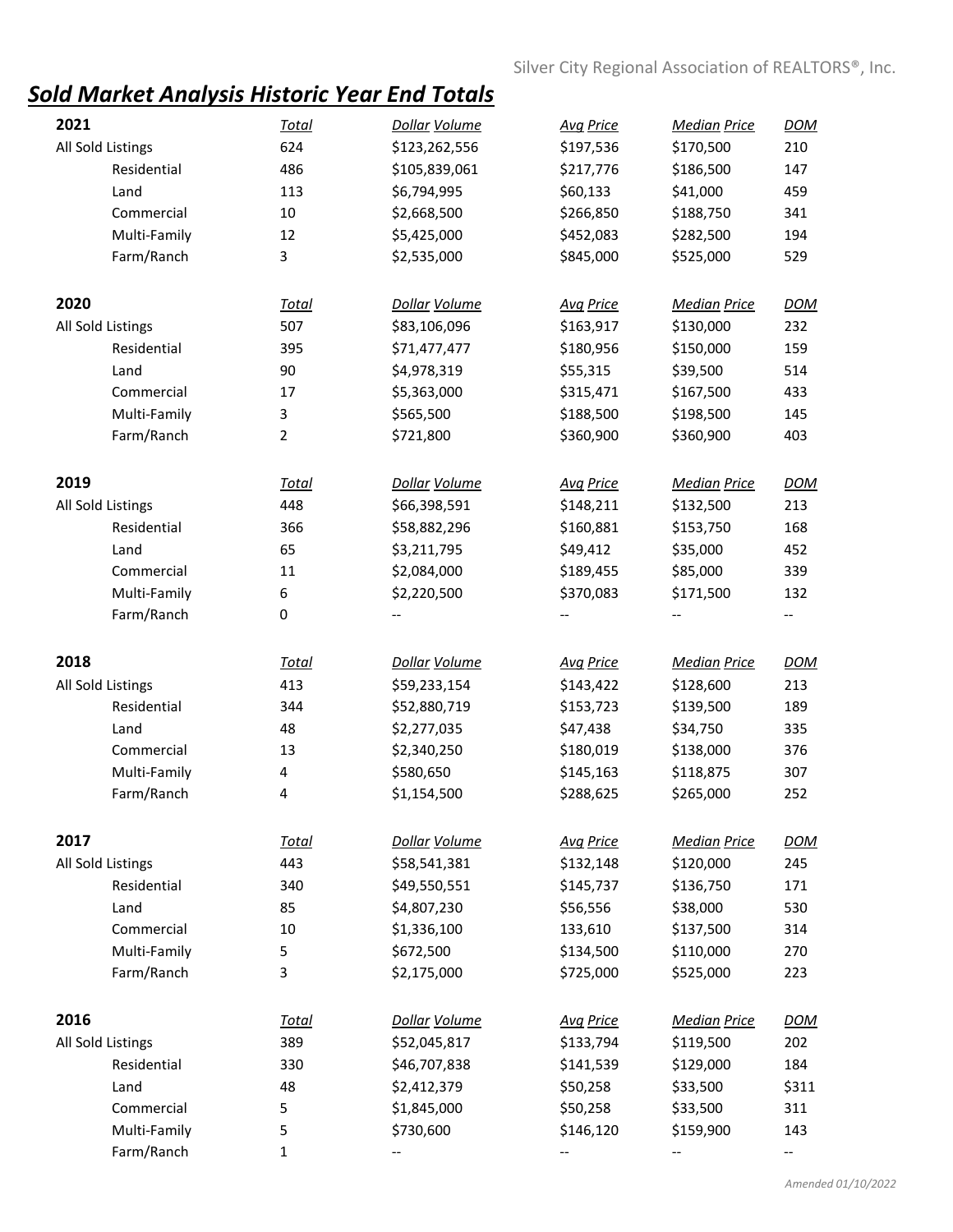| 2015 |                          | <b>Total</b>            | Dollar Volume | <b>Avg Price</b> | <b>Median Price</b> | <b>DOM</b> |
|------|--------------------------|-------------------------|---------------|------------------|---------------------|------------|
|      | All Sold Listings        | 376                     | \$53,079,554  | \$141,169        | \$119,950           | 233        |
|      | Residential              | 286                     | \$43,562,850  | \$152,318        | \$140,000           | 204        |
|      | Land                     | 65                      | \$5,011,330   | \$77,097         | \$50,000            | 383        |
|      | Commercial               | 16                      | \$1,141,874   | \$71,367         | \$60,000            | 161        |
|      | Multi-Family             | 5                       | \$653,500     | \$130,700        | \$142,500           | 96         |
|      | Farm/Ranch               | 4                       | \$2,710,000   | \$141,169        | \$119,950           | 233        |
| 2014 |                          | <b>Total</b>            | Dollar Volume | <b>Avg Price</b> | <b>Median Price</b> | <b>DOM</b> |
|      | <b>All Sold Listings</b> | 320                     | \$52,382,432  | \$163,695        | \$119,500           | 230        |
|      | Residential              | 257                     | \$37,469,458  | \$145,796        | \$130,000           | 191        |
|      | Land                     | 47                      | \$2,678,974   | \$56,999         | \$35,000            | 314        |
|      | Commercial               | 7                       | \$1,304,500   | \$186,357        | \$91,500            | 655        |
|      | Multi-Family             | 5                       | \$1,044,500   | \$208,900        | \$135,000           | 331        |
|      | Farm/Ranch               | $\overline{\mathbf{4}}$ | \$9,885,000   | \$2,471,250      | \$1,415,000         | 867        |
| 2013 |                          | Total                   | Dollar Volume | <b>Avg Price</b> | <b>Median Price</b> | <b>DOM</b> |
|      | <b>All Sold Listings</b> | 308                     | \$42,125,635  | \$136,772        | \$118,250           | 223        |
|      | Residential              | 255                     | \$36,834,585  | \$144,449        | \$135,000           | 184        |
|      | Land                     | 42                      | \$2,318,050   | \$55,192         | \$48,000            | 394        |
|      | Commercial               | 8                       | \$1,465,000   | \$183,125        | \$137,500           | 248        |
|      | Multi-Family             | $\mathbf{1}$            | \$183,000     | \$183,000        | \$183,000           | 86         |
|      | Farm/Ranch               | $\overline{2}$          | \$1,325,000   | \$662,500        | \$662,500           | 1640       |
|      |                          |                         |               |                  |                     |            |
| 2012 |                          | <b>Total</b>            | Dollar Volume | <b>Avg Price</b> | <b>Median Price</b> | <b>DOM</b> |
|      | <b>All Sold Listings</b> | 370                     | \$50,052,160  | \$135,276        | \$103,000           | 209        |
|      | Residential              | 286                     | \$40,120,116  | \$140,280        | \$120,000           | 190        |
|      | Land                     | 70                      | \$5,744,244   | \$82,061         | \$42,500            | 284        |
|      | Commercial               | 10                      | \$1,957,800   | \$195,780        | \$165,000           | 222        |
|      | Multi-Family             | $\overline{2}$          | \$870,000     | \$435,000        | \$435,000           | 117        |
|      | Farm/Ranch               | $\overline{2}$          | \$1,360,000   | \$680,000        | \$680,000           | 359        |
|      |                          |                         |               |                  |                     |            |
| 2011 |                          | Total                   | Dollar Volume | <b>Avg Price</b> | <b>Median Price</b> | <b>DOM</b> |
|      | <b>All Sold Listings</b> | 293                     | \$43,314,428  | \$147,831        | \$135,000           | 218        |
|      | Residential              | 236                     | \$36,788,225  | \$155,882        | \$149,500           | 192        |
|      | Land                     | 46                      | \$3,656,090   | \$79,480         | \$55,000            | 344        |
|      | Commercial               | 6                       | \$2,205,613   | \$367,602        | \$205,306           | 261        |
|      | Multi-Family             | 5                       | \$664,500     | \$132,900        | \$62,500            | 242        |
|      | Farm/Ranch               |                         |               |                  |                     | --         |
| 2010 |                          | <u>Total</u>            | Dollar Volume | <b>Avg Price</b> | <b>Median Price</b> | <b>DOM</b> |
|      | <b>All Sold Listings</b> | 302                     | \$43,259,671  | \$143,244        | \$125,000           | 242        |
|      | Residential              | 237                     | \$37,305,758  | \$157,408        | \$145,000           | 207        |
|      | Land                     | 59                      | \$3,424,013   | \$58,034         | \$48,013            | 393        |
|      | Commercial               | 5                       | \$2,378,900   | \$475,780        | \$150,000           | 185        |
|      | Multi-Family             | $\mathbf{1}$            | \$151,000     | \$151,000        | \$151,000           | 0          |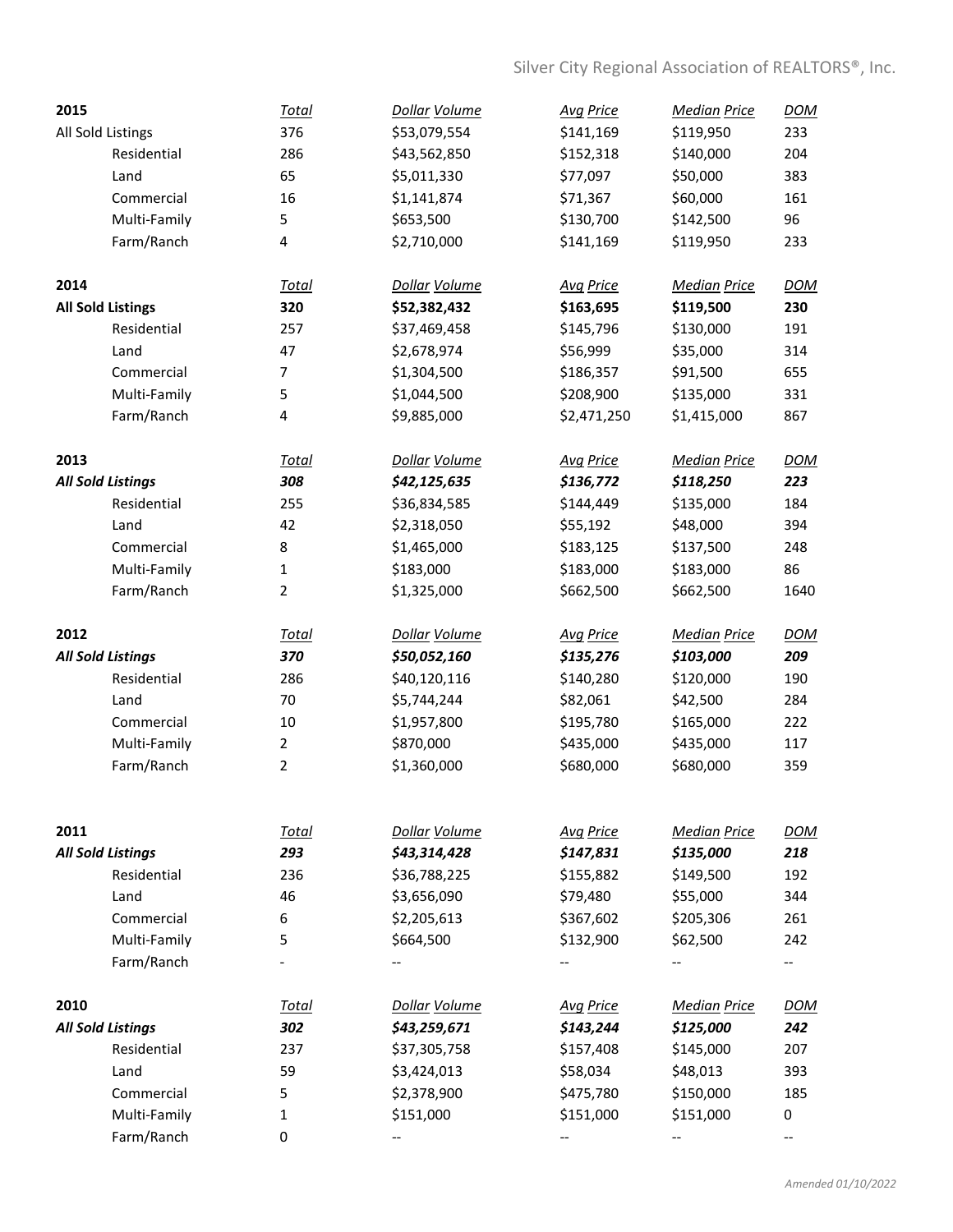|                          |              |                      |                  |                  | Silver City Regional Association of REALTORS®, Inc. |            |  |
|--------------------------|--------------|----------------------|------------------|------------------|-----------------------------------------------------|------------|--|
| 2009                     | <u>Total</u> | <b>Dollar Volume</b> | <b>Avg Price</b> |                  | <b>Median Price</b>                                 | <b>DOM</b> |  |
| <b>All Sold Listings</b> | 251          | \$31,851,974         |                  | \$126,900        | \$119,000                                           | 240        |  |
| Residential              | 164          | \$25,629,486         |                  | \$156,277        | \$145,000                                           | 187        |  |
| Land                     | 73           | \$4,355,088          | \$59,659         |                  | \$43,000                                            | 362        |  |
| Commercial               | 11           | \$1,283,400          |                  | \$116,673        | \$115,000                                           | 199        |  |
| Multi-Family             | 3            | \$584,000            | \$194,667        |                  | \$214,000                                           | 334        |  |
| Farm/Ranch               | 0            |                      |                  |                  |                                                     | --         |  |
|                          |              |                      |                  |                  |                                                     |            |  |
| 2008                     | Total        | Dollar Volume        | <b>Avg Price</b> |                  | <b>Median Price</b>                                 | <b>DOM</b> |  |
| <b>All Sold Listings</b> | 346          | \$54,950,986         |                  | \$158,818        | \$136,500                                           | 184        |  |
| Residential              | 236          | \$42,260,059         |                  | \$179,068        | \$160,000                                           | 165        |  |
| Land                     | 89           | \$8,494,927          | \$95,449         |                  | \$55,000                                            | 243        |  |
| Commercial               | 11           | \$1,900,000          |                  | \$172,727        | \$150,000                                           | 256        |  |
| Multi-Family             | 9            | \$2,196,000          |                  | \$244,000        | \$197,500                                           | 97         |  |
| Farm/Ranch               | 1            | \$100,000            |                  | \$100,000        | \$100,000                                           | 104        |  |
|                          |              |                      |                  |                  |                                                     |            |  |
| 2007                     | Total        | Dollar Volume        |                  | <b>Avg Price</b> | <b>Median Price</b>                                 | <b>DOM</b> |  |
| <b>All Sold Listings</b> | 546          | \$91,825,127         |                  | \$168,177        | \$124,750                                           | 187        |  |
| Residential              | 331          | \$62,523,722         |                  | \$188,893        | \$160,000                                           | 142        |  |
| Land                     | 188          | \$17,166,802         | \$91,312         |                  | \$50,000                                            | 268        |  |
| Commercial               | 14           | \$4,415,103          |                  | \$315,364        | \$227,500                                           | 133        |  |
| Multi-Family             | 10           | \$2,219,500          |                  | \$221,950        | \$183,500                                           | 147        |  |
| Farm/Ranch               | 3            | \$5,500,000          |                  | \$1,833,333      | \$1,600,000                                         | 509        |  |
|                          |              |                      |                  |                  |                                                     |            |  |
| 2006                     | <b>Total</b> |                      | <b>Avg Price</b> |                  | <b>Median Price</b>                                 | <b>DOM</b> |  |
| <b>All Sold Listings</b> | 636          | --                   | \$156,511        | \$125,000        |                                                     | 188        |  |
| Residential              | 390          |                      | \$174,509        | \$155,000        |                                                     | 136        |  |
| Land                     | 215          | --                   | \$103,555        | \$61,000         |                                                     | 279        |  |
| Commercial               | 16           |                      | \$311,000        | \$172,500        |                                                     | 251        |  |
| Multi-Family             | 12           | --                   | \$332,165        | \$200,000        |                                                     | 115        |  |
| Farm/Ranch               | 3            | --                   | \$85,333         | \$95,000         |                                                     | 275        |  |
|                          |              |                      |                  |                  |                                                     |            |  |
| 2005                     | Total        |                      | <b>Avg Price</b> |                  | <b>Median Price</b>                                 | <b>DOM</b> |  |
| <b>All Sold Listings</b> | 711          | --                   | \$136,925        | \$100,000        |                                                     | 235        |  |
| Residential              | 458          |                      | \$154,031        | \$130,000        |                                                     | 136        |  |
| Land                     | 222          |                      | \$82,710         | \$69,079         |                                                     | 438        |  |
| Commercial               | 17           | --                   | \$301,876        | \$180,000        |                                                     | 298        |  |
| Multi-Family             | 9            | --                   | \$118,472        | \$122,500        |                                                     | 111        |  |
| Farm/Ranch               | 5            | --                   | \$449,584        | \$228,800        |                                                     | 239        |  |
| 2004                     | <u>Total</u> |                      | <b>Avg Price</b> |                  | <b>Median Price</b>                                 | <b>DOM</b> |  |
| <b>All Sold Listings</b> | 622          |                      | \$118,666        | \$90,000         |                                                     | 210        |  |
| Residential              | 442          |                      | \$126,330        | \$105,000        |                                                     | 170        |  |
| Land                     | 148          |                      | \$76,764         | \$55,125         |                                                     | 328        |  |
| Commercial               | 20           |                      | \$224,595        | \$144,500        |                                                     | 279        |  |
| Multi-Family             | 12           | --                   | \$176,625        | \$151,250        |                                                     | 120        |  |
| 2003                     | <b>Total</b> |                      | <b>Avg Price</b> |                  | <b>Median Price</b>                                 | <b>DOM</b> |  |
| <b>All Sold Listings</b> | 519          | --                   | \$102,340        | \$79,500         |                                                     | 230        |  |
| Residential              | 351          |                      | \$112,652        | \$90,000         |                                                     | 180        |  |
| Land                     | 143          | --                   | \$60,976         | \$50,000         |                                                     | 327        |  |
| Commercial               | 19           | --                   | \$224,847        | \$196,070        |                                                     | 377        |  |
| Multi-Family             | 6            | --                   | \$97,000         | \$70,000         |                                                     | 352        |  |